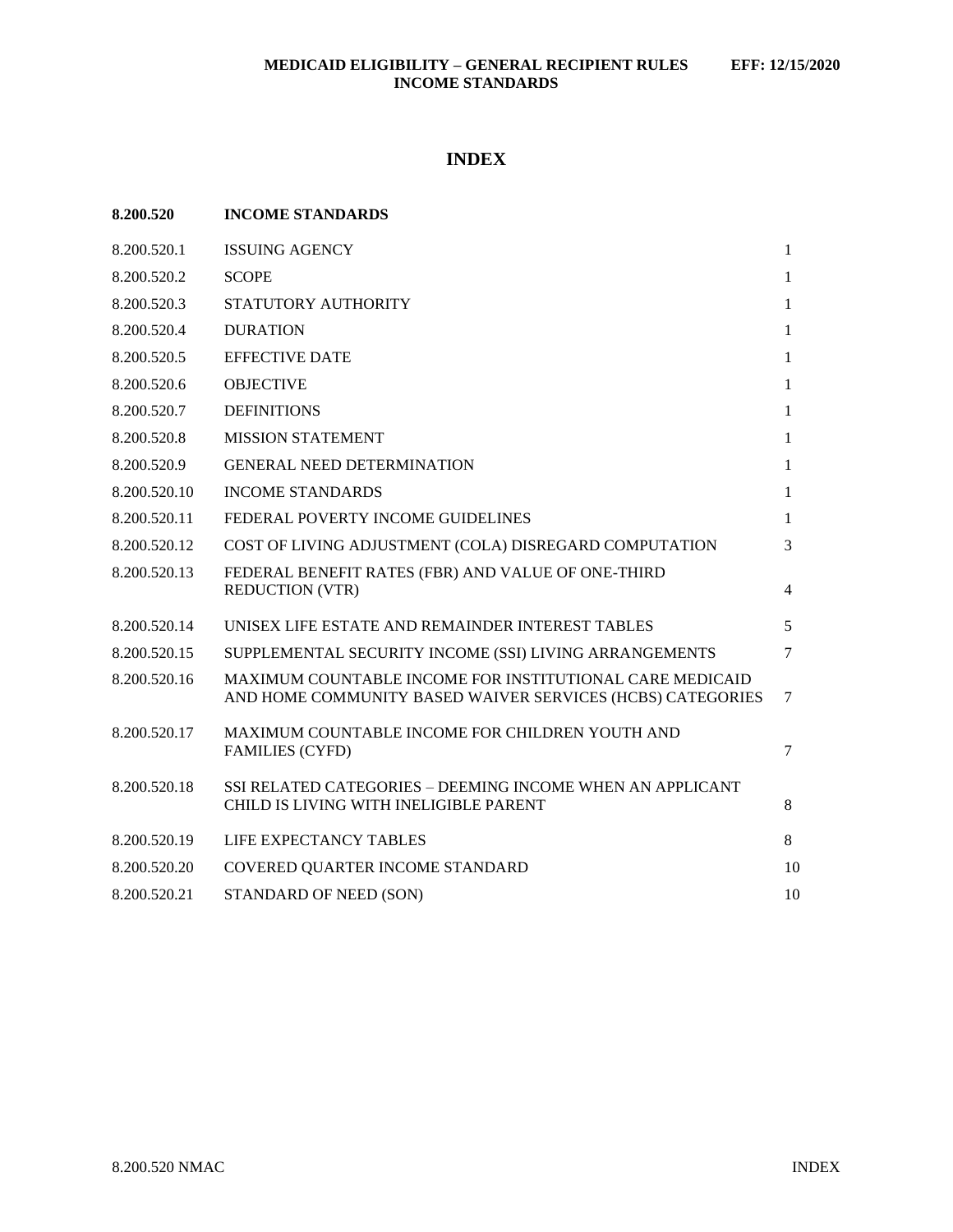### **TITLE 8 SOCIAL SERVICES CHAPTER 200 MEDICAID ELIGIBILITY - GENERAL RECIPIENT RULES PART 520 INCOME STANDARDS**

<span id="page-1-0"></span>**8.200.520.1 ISSUING AGENCY:** New Mexico Human Services Department (HSD). [8.200.520.1 NMAC - Rp, 8.200.520.1 NMAC, 8/28/2015]

<span id="page-1-1"></span>**8.200.520.2 SCOPE:** The rule applies to the general public. [8.200.520.2 NMAC - Rp, 8.200.520.2 NMAC, 8/28/2015]

<span id="page-1-2"></span>**8.200.520.3 STATUTORY AUTHORITY:** The New Mexico medicaid program and other health care programs are administered pursuant to regulations promulgated by the federal department of health and human services under Title XIX of the Social Security Act as amended or by state statute. See Section 27-1-12 et seq. NMSA 1978.

[8.200.520.3 NMAC - Rp, 8.200.520.3 NMAC, 8/28/2015]

<span id="page-1-3"></span>**8.200.520.4 DURATION:** Permanent. [8.200.520.4 NMAC - Rp, 8.200.520.4 NMAC, 8/28/2015]

<span id="page-1-4"></span>**8.200.520.5 EFFECTIVE DATE:** August 28, 2015, unless a later date is cited at the end of a section. [8.200.520.5 NMAC - Rp, 8.200.520.5 NMAC, 8/28/2015]

<span id="page-1-5"></span>**8.200.520.6 OBJECTIVE:** The objective of this rule is to provide specific instructions when determining eligibility for the medicaid program and other health care programs. Generally, applicable eligibility rules are detailed in the medical assistance division (MAD) eligibility policy manual, specifically 8.200.400 NMAC, *General Medicaid Eligibility*. Processes for establishing and maintaining MAD eligibility are detailed in the income support division (ISD) general provisions 8.100 NMAC, *General Provisions for Public Assistance Programs*. [8.200.520.6 NMAC - Rp, 8.200.520.6 NMAC, 8/28/2015]

# <span id="page-1-6"></span>**8.200.520.7 DEFINITIONS: [RESERVED]**

<span id="page-1-7"></span>**8.200.520.8 MISSION STATEMENT:** To transform lives. Working with our partners, we design and deliver innovative, high quality health and human services that improve the security and promote independence for New Mexicans in their communities.

[8.200.520.8 NMAC - Rp, 8.200.520.8 NMAC, 8/28/2015; Repealed/E, 4/1/2016; A/E, 8/11/2020; A, 12/15/2020]

<span id="page-1-8"></span>**8.200.520.9 GENERAL NEED DETERMINATION:** To be medical assistance division (MAD) eligible, an applicant or a re-determining eligible recipient must meet specific income and as applicable, resource standards. [8.200.520.9 NMAC - Rp, 8.200.520.9 NMAC, 8/28/2015]

<span id="page-1-9"></span>**8.200.520.10 INCOME STANDARDS:** This part contains the federal income poverty rate tables for use with all eligibility categories, cost of living (COLA) disregard calculations and other applicable income tables. [8.200.520.10 NMAC - Rp, 8.200.520.10 NMAC, 8/28/2015]

# <span id="page-1-10"></span>**8.200.520.11 FEDERAL POVERTY INCOME GUIDELINES:**

**A.** One hundred percent federal poverty limits (FPL):

| $\sigma$ one handled percent reactal poverty million (1.1 $\mu$ ). |                                                           |
|--------------------------------------------------------------------|-----------------------------------------------------------|
| Size of budget group                                               | FPL per month                                             |
|                                                                    | \$1,064                                                   |
|                                                                    | \$1,437                                                   |
| 3                                                                  | \$1,810                                                   |
| 4                                                                  | \$2,184                                                   |
| 5                                                                  | \$2,557                                                   |
| 6                                                                  | \$2,930                                                   |
|                                                                    | \$3,304                                                   |
| 8                                                                  | \$3,677                                                   |
|                                                                    | Add \$373 for each additional person in the budget group. |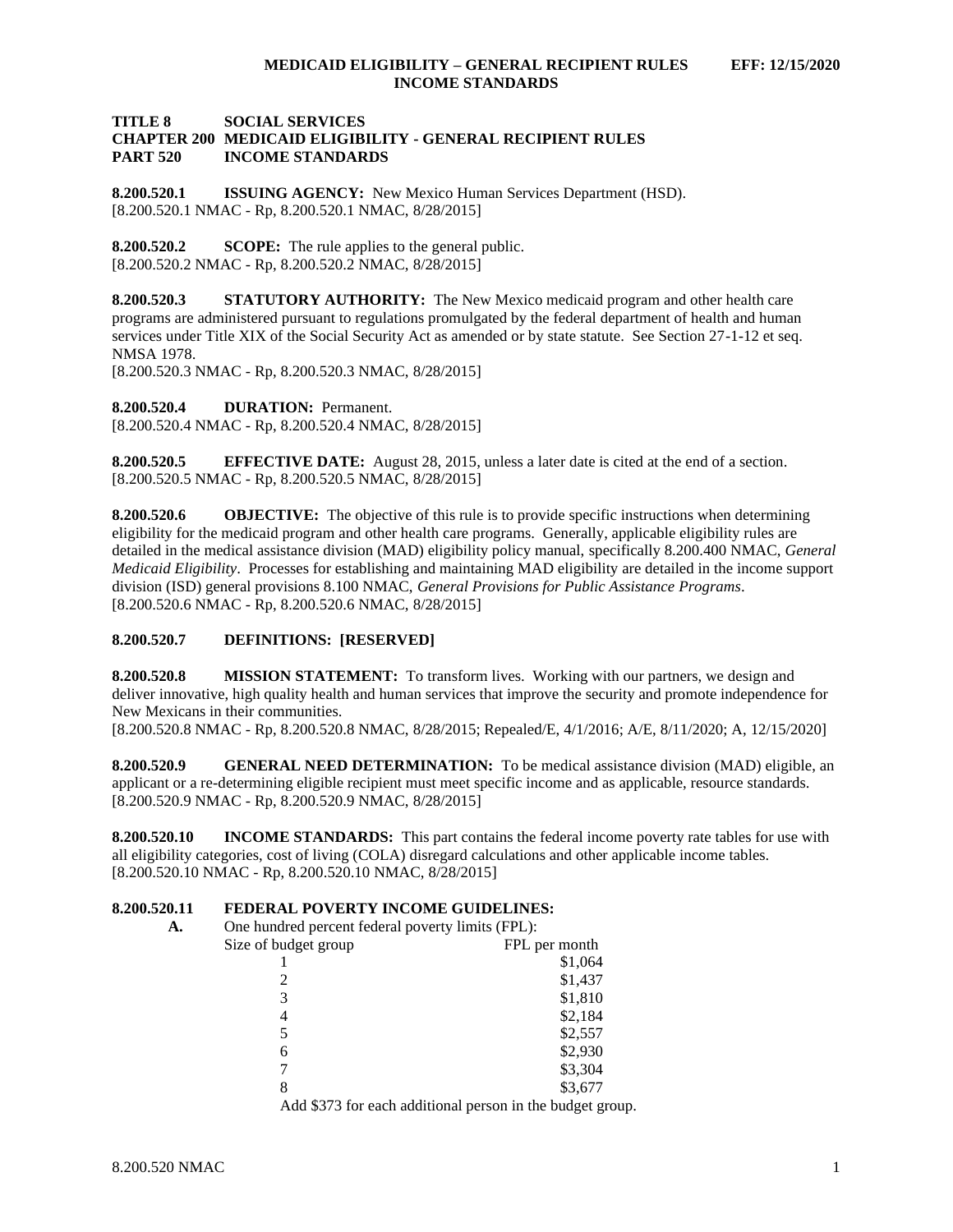\*Use only these two standards for the qualified medicare beneficiary (QMB) program. **B.** One hundred twenty percent FPL: This income level is used only in the determination of the maximum income limit for specified low income medicare beneficiaries (SLIMB) applicants or eligible recipients. Applicant or eligible recipient Amount

- 1 Individual At least \$1,064 per month but no more than \$1,276 per month. 2 Couple At least \$1,437 per month but no more than \$1,724 per month.
- For purposes of this eligibility calculation, "couple" means an applicant couple or an

applicant with an ineligible spouse when income is deemed.<br>  $\overline{G}$  One hypothed thinty three persont EPL:

| $\mathbf{C}$ . | One hundred thirty-three percent FPL: |               |
|----------------|---------------------------------------|---------------|
|                | Size of budget group                  | FPL per month |
|                |                                       | \$1,415       |
|                |                                       | \$1,911       |
|                | 3                                     | \$2,408       |
|                | 4                                     | \$2,904       |
|                |                                       | \$3,401       |
|                | 6                                     | \$3,897       |
|                |                                       | \$4,394       |
|                |                                       | \$4,890       |
|                |                                       |               |

Add \$496 for each additional person in the budget group.

**D.** One hundred thirty-five percent FPL: This income level is used only in the determination of the maximum income limit for a qualified individual 1 (QI1) applicant or eligible recipient. For purposes of this eligibility calculation, "couple" means an applicant couple or an applicant with an ineligible spouse when income is deemed. The following income levels apply:

|    | Applicant or eligible recipient      | Amount                                                         |
|----|--------------------------------------|----------------------------------------------------------------|
|    | Individual<br>1                      | At least \$1,276 per month but no more than \$1,436 per month. |
|    | $\overline{2}$<br>Couple             | At least \$1,724 per month but no more than \$1,940 per month. |
| E. | One hundred eighty-five percent FPL: |                                                                |
|    | Size of budget group                 | FPL per month                                                  |
|    | 1                                    | \$1,968                                                        |
|    | $\overline{\mathbf{c}}$              | \$2,658                                                        |
|    | $\overline{3}$                       | \$3,349                                                        |
|    | $\overline{\mathcal{L}}$             | \$4,040                                                        |
|    | 5                                    | \$4,730                                                        |
|    | 6                                    | \$5,421                                                        |
|    | $\overline{7}$                       | \$6,112                                                        |
|    | 8                                    | \$6,802                                                        |
|    |                                      | Add \$690 for each additional person in the budget group.      |
| F. | Two hundred percent FPL:             |                                                                |
|    | Size of budget group                 | FPL per month                                                  |
|    | 1                                    | \$2,127                                                        |
|    | $\overline{c}$                       | \$2,874                                                        |
|    | 3                                    | \$3,620                                                        |
|    | 4                                    | \$4,367                                                        |
|    | 5                                    | \$5,114                                                        |
|    | 6                                    | \$5,860                                                        |
|    | 7                                    | \$6,607                                                        |
|    | 8                                    | \$7,354                                                        |
|    |                                      | Add \$747 for each additional person in the budget group.      |
| G. | Two hundred thirty-five percent FPL: |                                                                |
|    | Size of budget group                 | FPL per month                                                  |
|    | 1                                    | \$2,499                                                        |
|    | $\frac{2}{3}$                        | \$3,377                                                        |
|    |                                      | \$4,254                                                        |
|    | $\overline{\mathcal{L}}$             | \$5,131                                                        |
|    | 5                                    | \$6,009                                                        |
|    | 6                                    | \$6,886                                                        |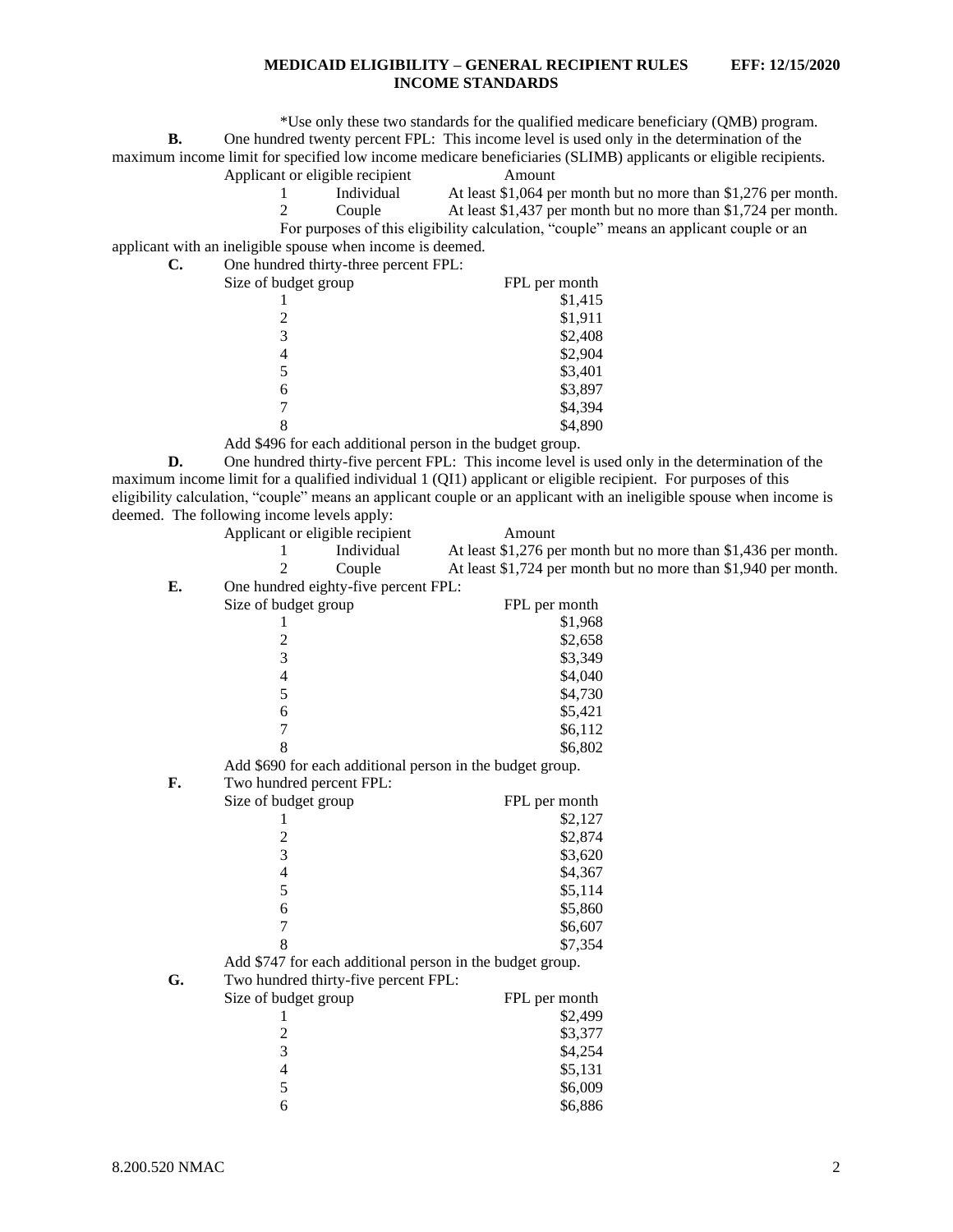|    |                                                           | \$7,763       |
|----|-----------------------------------------------------------|---------------|
|    |                                                           | \$8,641       |
|    | Add \$878 for each additional person in the budget group. |               |
| Н. | Two hundred fifty percent FPL:                            |               |
|    | Size of budget group                                      | FPL per month |
|    |                                                           | \$2,659       |
|    |                                                           | \$3,592       |
|    | 3                                                         | \$4,525       |
|    |                                                           | \$5,459       |
|    | 5                                                         | \$6,392       |
|    | 6                                                         | \$7,325       |
|    |                                                           | \$8,259       |
|    |                                                           | \$9.192       |

Add \$933 for each additional person in the budget group.

[8.200.520.11 NMAC - Rp, 8.200.520.11 NMAC, 8/28/2015; A/E, 4/1/2016; A/E, 9/14/2017; A, 2/1/2018; A/E, 5/17/2018; A, 9/11/2018; A/E, 4/11/2019; A, 7/30/2019, A/E, 8/11/2020; A, 12/15/2020]

### <span id="page-3-0"></span>**8.200.520.12 COST OF LIVING ADJUSTMENT (COLA) DISREGARD COMPUTATION:** The

countable social security benefit without the COLA is calculated using the COLA increase table as follows: **A.** divide the current gross social security benefit by the COLA increase in the most current year; the

result is the social security benefit before the COLA increase;

**B.** divide the result from Subsection A above by the COLA increase from the previous period or year; the result is the social security benefit before the increase for that period or year; and <br> **C.** repeat Subsection B above for each year, through the year that the application

repeat Subsection B above for each year, through the year that the applicant or eligible recipient received both social security benefits and supplemental security income (SSI); the final result is the countable social security benefit.

| COLA Increase and disregard table |                 |               |                    |  |  |  |
|-----------------------------------|-----------------|---------------|--------------------|--|--|--|
|                                   | Period and year | COLA increase | $=$ benefit before |  |  |  |
| $\mathbf{1}$                      | 2020 Jan - Dec  | 1.6           | Jan $20$           |  |  |  |
| $\overline{2}$                    | 2019 Jan - Dec  | 2.8           | Jan 19             |  |  |  |
| 3                                 | 2018 Jan - Dec  | 2.0           | Jan 18             |  |  |  |
| $\overline{\mathbf{4}}$           | 2017 Jan - Dec  | 0.3           | Jan 17             |  |  |  |
| 5                                 | 2016 Jan - Dec  | $\theta$      | Jan $16$           |  |  |  |
| 6                                 | 2015 Jan - Dec  | 1.017         | Jan $15$           |  |  |  |
| 7                                 | 2014 Jan - Dec  | 1.015         | Jan 14             |  |  |  |
| 8                                 | 2013 Jan - Dec  | 1.017         | Jan 13             |  |  |  |
| 9                                 | 2012 Jan - Dec  | 1.037         | Jan 12             |  |  |  |
| 10                                | 2011 Jan - Dec  | $\theta$      | Jan $11$           |  |  |  |
| 11                                | 2010 Jan - Dec  | $\mathbf{1}$  | Jan 10             |  |  |  |
| 12                                | 2009 Jan - Dec  | $\mathbf{1}$  | Jan 09             |  |  |  |
| 13                                | 2008 Jan - Dec  | 1.058         | Jan 08             |  |  |  |
| 14                                | 2007 Jan - Dec  | 1.023         | Jan 07             |  |  |  |
| 15                                | 2006 Jan - Dec  | 1.033         | Jan 06             |  |  |  |
| 16                                | 2005 Jan - Dec  | 1.041         | Jan 05             |  |  |  |
| 17                                | 2004 Jan - Dec  | 1.027         | Jan 04             |  |  |  |
| 18                                | 2003 Jan - Dec  | 1.021         | Jan 03             |  |  |  |
| 19                                | 2002 Jan - Dec  | 1.014         | Jan $02$           |  |  |  |
| 20                                | 2001 Jan - Dec  | 1.026         | Jan <sub>01</sub>  |  |  |  |
| 21                                | 2000 Jan - Dec  | 1.035         | Jan 00             |  |  |  |
| 22                                | 1999 Jan - Dec  | 1.025         | <b>Jan 99</b>      |  |  |  |
| 23                                | 1998 Jan - Dec  | 1.013         | Jan 98             |  |  |  |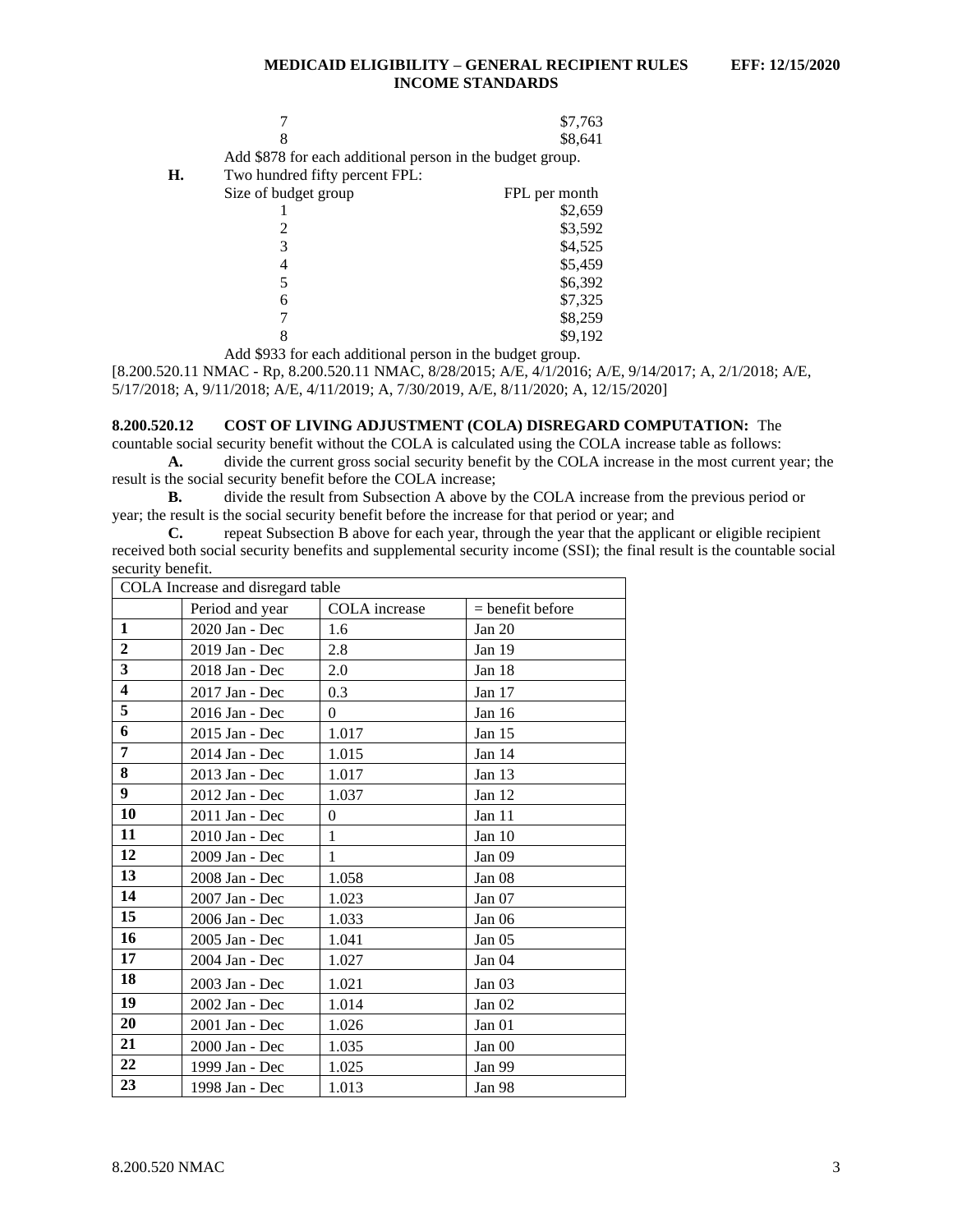| 24 | 1997 Jan - Dec  | 1.021 | Jan 97        |
|----|-----------------|-------|---------------|
| 25 | 1996 Jan - Dec  | 1.029 | Jan 96        |
| 26 | 1995 Jan - Dec  | 1.026 | Jan 95        |
| 27 | 1994 Jan - Dec  | 1.028 | Jan 94        |
| 28 | 1993 Jan - Dec  | 1.026 | Jan 93        |
| 29 | 1992 Jan - Dec  | 1.03  | Jan 92        |
| 30 | 1991 Jan - Dec  | 1.037 | Jan 91        |
| 31 | 1990 Jan - Dec  | 1.054 | Jan 90        |
| 32 | 1989 Jan - Dec  | 1.047 | Jan 89        |
| 33 | 1988 Jan - Dec  | 1.04  | Jan 88        |
| 34 | 1987 Jan - Dec  | 1.042 | Jan 87        |
| 35 | 1986 Jan - Dec  | 1.013 | Jan 86        |
| 36 | 1985 Jan - Dec  | 1.031 | Jan 85        |
| 37 | 1984 Jan - Dec  | 1.035 | Jan 84        |
| 38 | 1982 Jul - 1983 |       |               |
|    | Dec             | 1.035 | <b>Jul 82</b> |
| 39 | 1981 Jul - 1982 |       |               |
|    | Jun             | 1.074 | <b>Jul 81</b> |
| 40 | 1980 Jul - 1981 |       |               |
|    | Jun             | 1.112 | <b>Jul 80</b> |
| 41 | 1979 Jul - 1980 |       |               |
|    | Jun             | 1.143 | <b>Jul 79</b> |
| 42 | 1978 Jul - 1979 |       |               |
|    | Jun             | 1.099 | Jul 78        |
| 43 | 1977 Jul - 1978 |       |               |
|    | Jun             | 1.065 | Jul 77        |
| 44 | 1977 Apr - 1977 |       |               |
|    | Jun             | 1.059 | Apr 77        |

[8.200.520.12 NMAC - Rp, 8.200.520.12 NMAC, 8/28/2015; A/E, 1/1/2016; A/E, 3/1/2017; A/E, 5/17/2018; A, 9/11/2018; A, 4/11/2019; A, 7/30/2019; A/E, 8/11/2020; A, 12/15/2020]

<span id="page-4-0"></span>

| 8.200.520.13 | FEDERAL BENEFIT RATES (FBR) AND VALUE OF ONE-THIRD REDUCTION (VTR): |  |  |  |  |  |
|--------------|---------------------------------------------------------------------|--|--|--|--|--|
|              |                                                                     |  |  |  |  |  |

| Year             | Individual | Institution | Individual | Couple     | Institution | Couple     |
|------------------|------------|-------------|------------|------------|-------------|------------|
|                  | <b>FBR</b> | <b>FBR</b>  | <b>VTR</b> | <b>FBR</b> | <b>FBR</b>  | <b>VTR</b> |
| $1/89$ to $1/90$ | \$368      | \$30        | \$122.66   | \$553      | \$60        | \$184.33   |
| $1/90$ to $1/91$ | \$386      | \$30        | \$128.66   | \$579      | \$60        | \$193.00   |
| $1/91$ to $1/92$ | \$407      | \$30        | \$135.66   | \$610      | \$60        | \$203.33   |
| $1/92$ to $1/93$ | \$422      | \$30        | \$140.66   | \$633      | \$60        | \$211.00   |
| 1/93 to 1/94     | \$434      | \$30        | \$144.66   | \$652      | \$60        | \$217.33   |
| 1/94 to 1/95     | \$446      | \$30        | \$148.66   | \$669      | \$60        | \$223.00   |
| 1/95 to 1/96     | \$458      | \$30        | \$152.66   | \$687      | \$60        | \$229.00   |
| $1/96$ to $1/97$ | \$470      | \$30        | \$156.66   | \$705      | \$60        | \$235.00   |
| $1/97$ to $1/98$ | \$484      | \$30        | \$161.33   | \$726      | \$60        | \$242.00   |
| 1/98 to 1/99     | \$494      | \$30        | \$164.66   | \$741      | \$60        | \$247.00   |
| $1/99$ to $1/00$ | \$500      | \$30        | \$166.66   | \$751      | \$60        | \$250.33   |
| $1/00$ to $1/01$ | \$512      | \$30        | \$170.66   | \$769      | \$60        | \$256.33   |
| $1/01$ to $1/02$ | \$530      | \$30        | \$176.66   | \$796      | \$60        | \$265.33   |
| $1/02$ to $1/03$ | \$545      | \$30        | \$181.66   | \$817      | \$60        | \$272.33   |
| $1/03$ to $1/04$ | \$552      | \$30        | \$184.00   | \$829      | \$60        | \$276.33   |
| $1/04$ to $1/05$ | \$564      | \$30        | \$188      | \$846      | \$60        | \$282.00   |
| $1/05$ to $1/06$ | \$579      | \$30        | \$193      | \$869      | \$60        | \$289.66   |
| $1/06$ to $1/07$ | \$603      | \$30        | \$201      | \$904      | \$60        | \$301.33   |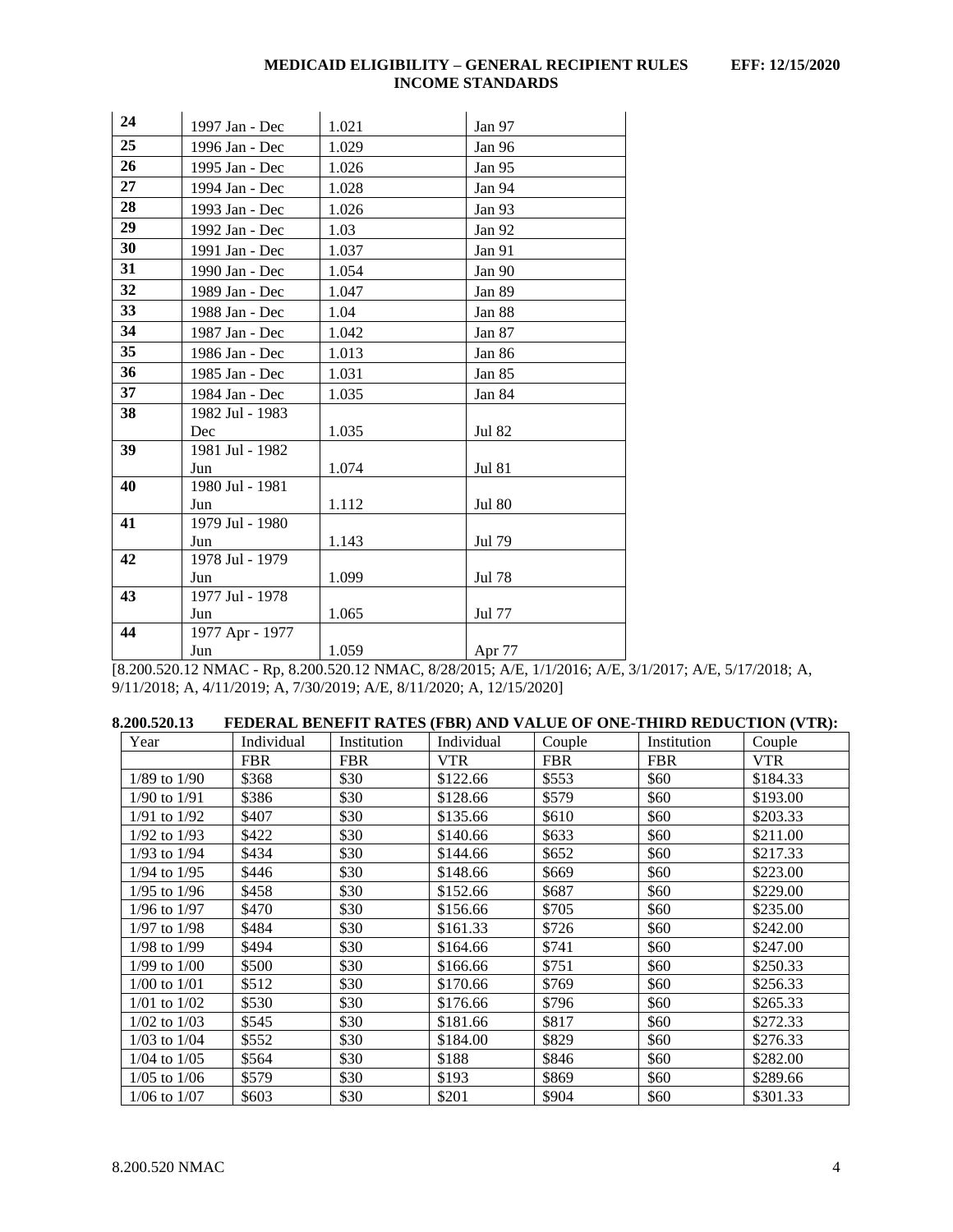| $1/07$ to $1/08$  | \$623 | \$30 | \$207.66 | \$934   | \$60 | \$311.33 |
|-------------------|-------|------|----------|---------|------|----------|
| $1/08$ to $1/09$  | \$637 | \$30 | \$212.33 | \$956   | \$60 | \$318.66 |
| $1/09$ to $1/10$  | \$674 | \$30 | \$224.66 | \$1,011 | \$60 | \$337    |
| $1/10$ to $1/11$  | \$674 | \$30 | \$224.66 | \$1,011 | \$60 | \$337    |
| $1/11$ to $1/12$  | \$674 | \$30 | \$224.66 | \$1,011 | \$60 | \$337    |
| $1/12$ to $1/13$  | \$698 | \$30 | \$232.66 | \$1,048 | \$60 | \$349.33 |
| $1/13$ to $1/14$  | \$710 | \$30 | \$237    | \$1,066 | \$60 | \$355    |
| $1/14$ to $1/15$  | \$721 | \$30 | \$240    | \$1082  | \$60 | \$361    |
| $1/15$ to $12/15$ | \$733 | \$30 | \$244    | \$1.100 | \$60 | \$367    |
| $1/16$ to $12/16$ | \$733 | \$30 | \$244    | \$1,100 | \$60 | \$367    |
| $1/17$ to $12/17$ | \$735 | \$30 | \$245    | \$1,103 | \$60 | \$368    |
| $1/18$ to $12/18$ | \$750 | \$30 | \$250    | \$1,125 | \$60 | \$375    |
| $1/19$ to $12/19$ | \$771 | \$30 | \$257    | \$1.157 | \$60 | \$386    |
| $1/20$ to $12/20$ | \$783 | \$30 | \$261    | \$1.175 | \$60 | \$392    |

**A.** Ineligible child deeming allocation is \$392.

**B.** Part B premium is \$144.60 per month.<br>**C.** VTR (value of one third reduction) is u

**C.** VTR (value of one third reduction) is used when an individual or a couple lives in the household of another and receives food and shelter from the household or when the individual or the couple is living on his or her own household but receiving support and maintenance from others.

**D.** The SSI resource standard is \$2000 for an individual and \$3000 for a couple.

[8.200.520.13 NMAC - Rp, 8.200.520.13 NMAC, 8/28/2015; A/E, 1/1/2016; A/E, 3/1/2017; A/E, 5/17/2018; A, 9/11/2018; A/E, 4/11/2019; A, 7/30/2019; A/E, 8/11/2020; A, 12/15/2020]

# <span id="page-5-0"></span>**8.200.520.14 UNISEX LIFE ESTATE AND REMAINDER INTEREST TABLES:**

| Age            | Life Estate | Remainder |
|----------------|-------------|-----------|
| 0              | .97188      | .02812    |
| $\mathbf 1$    | .98988      | .01012    |
| $\frac{2}{3}$  | .99017      | .00983    |
|                | .99008      | .00992    |
| $\overline{4}$ | .98981      | .01019    |
| 5              | .98938      | .01062    |
| 6              | .98884      | .01116    |
| $\overline{7}$ | .98822      | .01178    |
| 8              | .98748      | .01252    |
| 9              | .98663      | .01337    |
| 10             | .98565      | .01435    |
| 11             | .98453      | .01547    |
| 12             | .98329      | .01671    |
| 13             | .98198      | .01802    |
| 14             | .98066      | .01934    |
| 15             | .97937      | .02063    |
| 16             | .97815      | .02185    |
| 17             | .97700      | .02300    |
| 18             | .97590      | .02410    |
| 19             | .97480      | .02520    |
| 20             | .97365      | .02635    |
| 21             | .97245      | .02755    |
| 22             | .97120      | .02880    |
| 23             | .96986      | .03014    |
| 24             | .96841      | .03159    |
| 25             | .96678      | .03322    |
| 26             | .96495      | .03505    |
| 27             | .96290      | .03710    |
| 28             | .96062      | .03938    |
| 29             | .95813      | .04187    |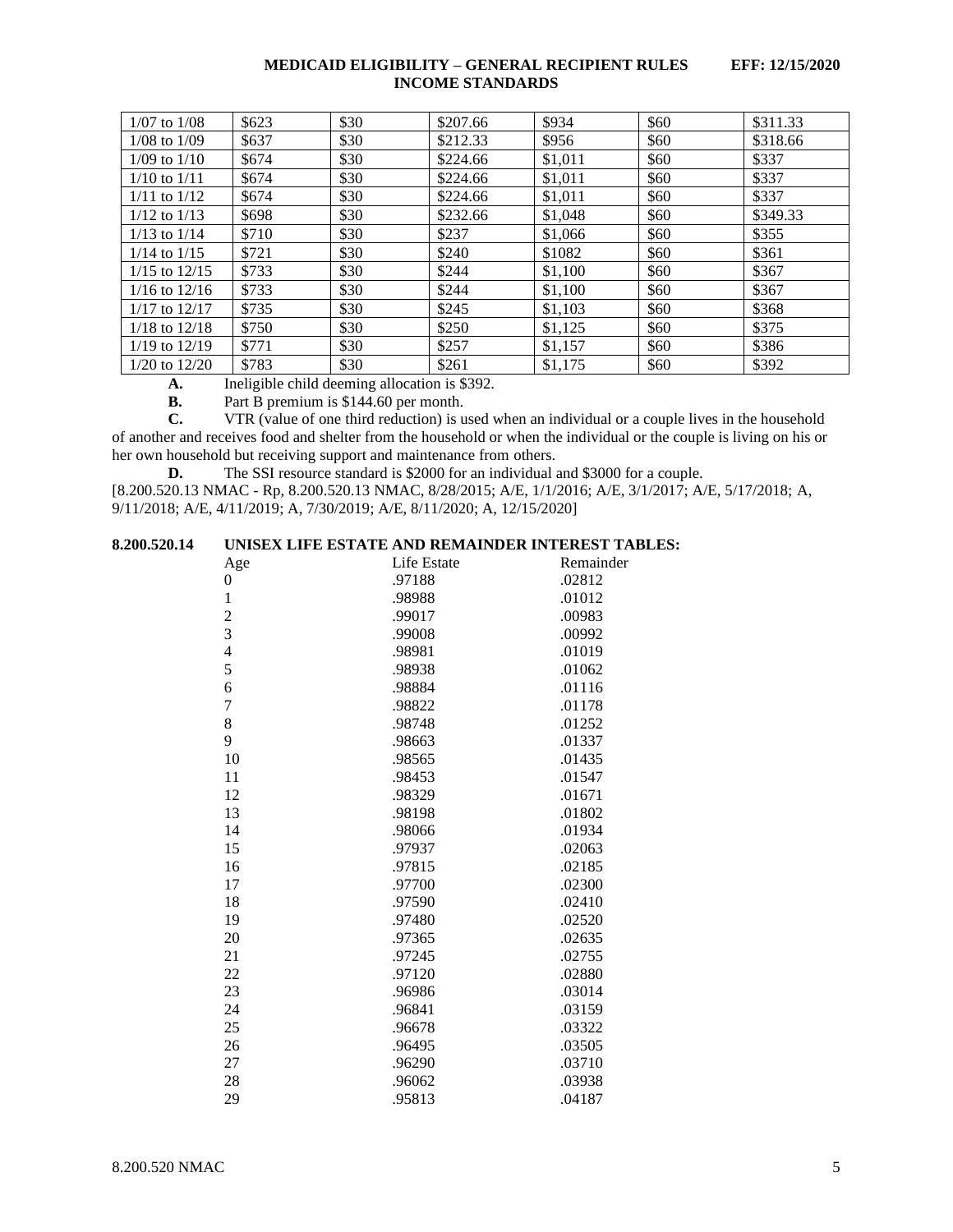| 30 | .95543 | .04457 |
|----|--------|--------|
| 31 | .95243 | .04746 |
| 32 | .94942 | .05058 |
| 33 | .94608 | .05392 |
| 34 | .94250 | .05750 |
| 35 | .93868 | .06132 |
| 36 | .93460 | .06540 |
| 37 | .93026 | .06974 |
| 38 |        |        |
|    | .92567 | .07433 |
| 39 | .92083 | .07917 |
| 40 | .91571 | .08429 |
| 41 | .91030 | .08970 |
| 42 | .90457 | .09543 |
| 43 | .89855 | .10145 |
| 44 | .89221 | .10779 |
| 45 | .88558 | .11442 |
| 46 | .87863 | .12137 |
| 47 | .87137 | .12863 |
| 48 | .86374 | .13626 |
| 49 | .85578 | .14422 |
| 50 | .84743 | .15257 |
| 51 | .83674 | .16126 |
| 52 | .82969 | .17031 |
| 53 | .82028 | .17972 |
| 54 | .81054 | .18946 |
| 55 | .80046 | .19954 |
| 56 | .79006 | .20994 |
| 57 | .77931 | .22069 |
|    |        |        |
| 58 | .76822 | .23178 |
| 59 | .75675 | .24325 |
| 60 | .74491 | .25509 |
| 61 | .73267 | .26733 |
| 62 | .72002 | .27998 |
| 63 | .70696 | .29304 |
| 64 | .69352 | .30648 |
| 65 | .67970 | .32030 |
| 66 | .66551 | .33449 |
| 67 | .65098 | .34902 |
| 68 | .63610 | .36690 |
| 69 | .62086 | .37914 |
| 70 | .60522 | .39478 |
| 71 | .58914 | .41086 |
| 72 | .57261 | .42739 |
| 73 | .55571 | .44429 |
| 74 | .53862 | .46138 |
| 75 | .52149 | .47851 |
| 76 | .50441 | .49559 |
| 77 | .48742 | .51258 |
| 78 | .47049 | .52951 |
|    |        | .54643 |
| 79 | .45357 |        |
| 80 | .43659 | .56341 |
| 81 | .41967 | .58033 |
| 82 | .42095 | .59705 |
| 83 | .38642 | .61358 |
| 84 | .36998 | .63002 |
| 85 | .35359 | .64641 |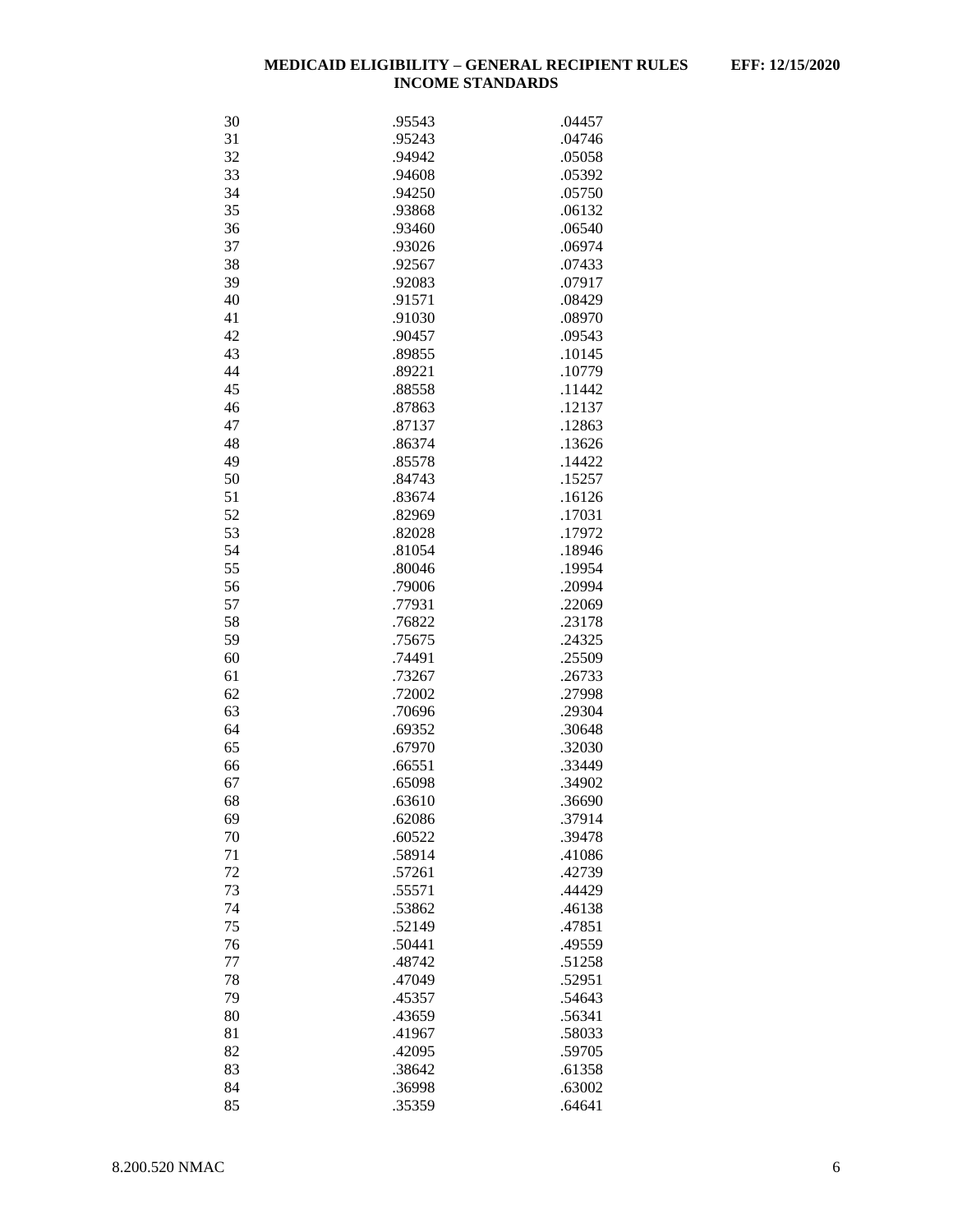| 86  | .33764 | .66236 |
|-----|--------|--------|
| 87  | .32262 | .67738 |
| 88  | .30859 | .69141 |
| 89  | .29526 | .70474 |
| 90  | .28221 | .71779 |
| 91  | .26955 | .73045 |
| 92  | .25771 | .74229 |
| 93  | .24692 | .75308 |
| 94  | .23728 | .76272 |
| 95  | .22887 | .77113 |
| 96  | .22181 | .77819 |
| 97  | .21550 | .78450 |
| 98  | .21000 | .79000 |
| 99  | .20486 | .79514 |
| 100 | .19975 | .80025 |
| 101 | .19532 | .80468 |
| 102 | .19054 | .80946 |
| 103 | .18437 | .81563 |
| 104 | .17856 | .82144 |
| 105 | .16962 | .83038 |
| 106 | .15488 | .84512 |
| 107 | .13409 | .86591 |
| 108 | .10068 | .89932 |
| 109 | .04545 | .95455 |

[8.200.520.14 NMAC - Rp, 8.200.520.14 NMAC, 8/28/2015]

#### <span id="page-7-0"></span>**8.200.520.15 SUPPLEMENTAL SECURITY INCOME (SSI) LIVING ARRANGEMENTS:**

**A.** Individual living in his or her own household who own or rent: Payment amount: \$783 Individual \$1,175 Couple

**B.** Individual receiving support and maintenance payments: For an individual or couple living in his or her own household, but receiving support and maintenance from others (such as food, shelter or clothing), subtract the value of one third reduction (VTR). Payment amount:  $$783 - $261 = $522$  Individual

|    |                                                                                                            | $$1,175 - $392 = $783$ Couple |                                                                                                 |
|----|------------------------------------------------------------------------------------------------------------|-------------------------------|-------------------------------------------------------------------------------------------------|
| C. |                                                                                                            |                               | Individual or couple living household of another: For an individual or couple living in another |
|    | person's household and not contributing his or her pro-rata share of household expenses, subtract the VTR. |                               |                                                                                                 |
|    | Payment amount:                                                                                            | $\$783 - \$261 = \$522$       | Individual                                                                                      |
|    |                                                                                                            | $$1.175 - $392 = $783$        | Couple                                                                                          |
| D. | Child living in home with his or her parent:                                                               |                               |                                                                                                 |
|    | Payment amount:                                                                                            | \$783                         |                                                                                                 |
| Е. | Individual in institution:                                                                                 |                               |                                                                                                 |
|    | Payment amount:                                                                                            | \$30.00                       |                                                                                                 |

[8.200.520.15 NMAC - Rp, 8.200.520.15 NMAC, 8/28/2015; A/E, 3/1/2017; A/E, 5/17/2018; A, 9/11/2018; A/E, 4/11/2019; A, 7/30/2019; A/E, 8/11/2020; A, 12/15/2020]

<span id="page-7-1"></span>**8.200.520.16 MAXIMUM COUNTABLE INCOME FOR INSTITUTIONAL CARE MEDICAID AND HOME AND COMMUNITY BASED WAIVER SERVICES (HCBS) CATEGORIES:** Effective January 1, **2020**, the maximum countable monthly income standard for institutional care medicaid and the home and community based waiver categories is \$2,349. [8.200.520.16 NMAC - Rp, 8.200.520.16 NMAC, 8/28/2015; A/E, 3/1/2017; A/E, 5/17/2018; A, 9/11/2018; A/E,

4/11/2019; A, 7/30/2019; A/E, 8/11/2020; A, 12/15/2020]

# <span id="page-7-2"></span>**8.200.520.17 MAXIMUM COUNTABLE INCOME FOR CHILDREN YOUTH AND FAMILIES**

**(CYFD):** Effective July 1, 1995, the maximum countable monthly income standard for CYFD medicaid is \$231.00. [8.200.520.17 NMAC - Rp, 8.200.520.17 NMAC, 8/28/2015]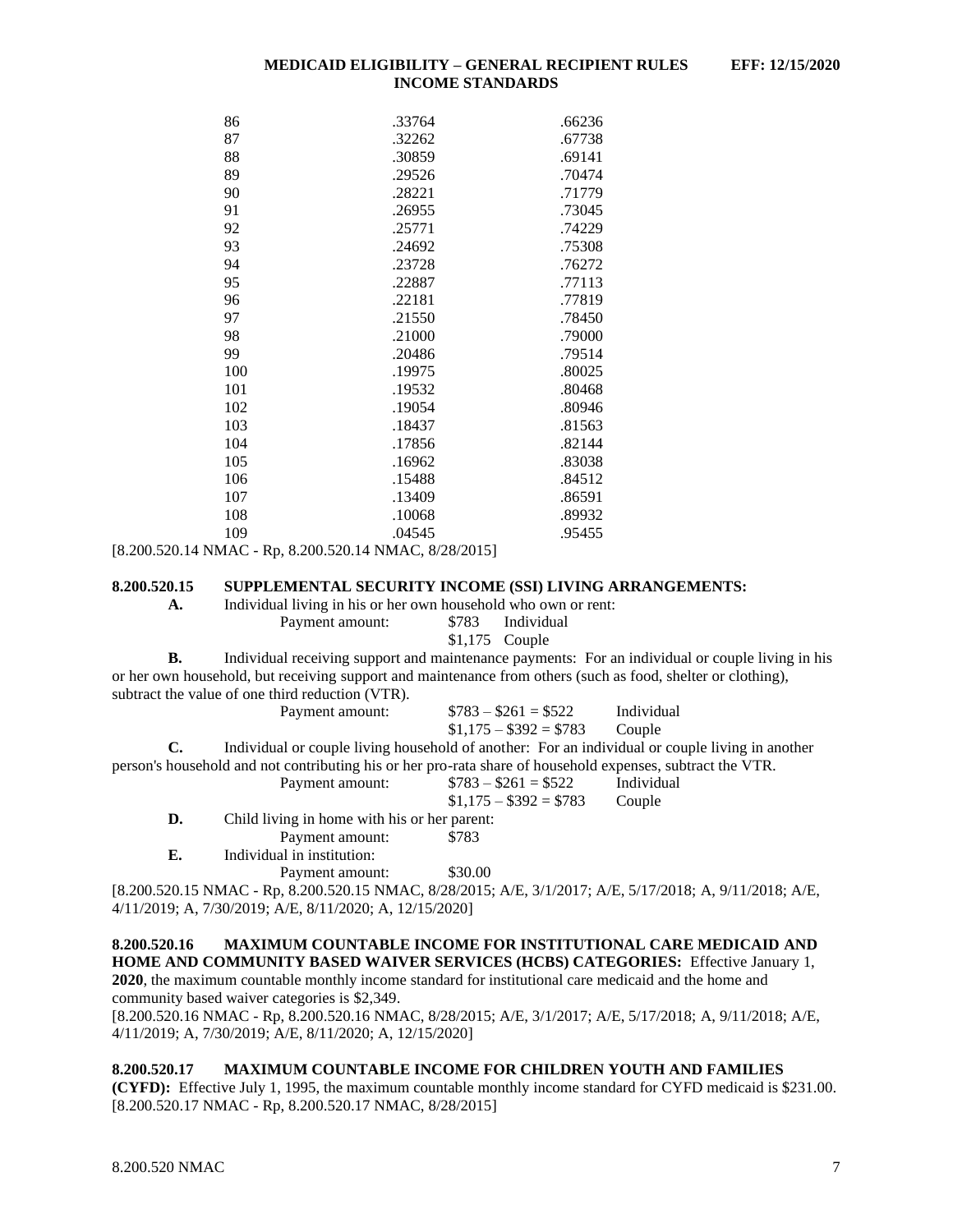# <span id="page-8-0"></span>**8.200.520.18 SSI RELATED CATEGORIES - DEEMING INCOME WHEN AN APPLICANT CHILD IS LIVING WITH INELIGIBLE PARENT:**

- **A.** Monthly computation:
	- **(1)** total gross unearned income of parent;

**(2)** deduct living allowance for ineligible child and SSI-eligible sponsored alien (one half of the monthly SSI FBR LA code  $A^*$ ) for each ineligible child/SSI-eligible sponsored alien);

- **(3)** subtotal;
- **(4)** deduct \$20.00 general income exclusion 20.00;
- **(5)** unearned income subtotal;
- **(6)** total gross earned income of parent;

**(7)** deduct any remaining allocation for ineligible child and/or SSI-eligible sponsored alien; see Paragraph (2) above;

**(8)** subtotal;

**(9)** deduct any remaining portion of the \$20.00 general income exclusion only if not already totally deducted in Paragraph (4) above;

- **(10)** subtotal;
- **(11)** deduct \$65.00; do not apply this deduction if the only income is unearned 65.00;
- **(12)** subtotal;

**(13)** subtract one-half of Paragraph (12); do not apply this deduction if the only income is

unearned;

- **(14)** earned income subtotal;
- **(15)** total of Paragraph (5) plus Paragraph (14);

**(16)** deduct parental allocation (1 parent = SSI FBR for an individual LA code  $A^*$ ) (2 parents  $=$  SSI FBR for an eligible couple LA code A\*);

**(17)** income deemed to applicant child; if there is more than one applicant child, divide this amount equally between the children: **\*** LA Code A = the full SSI FBR for an individual or a couple.

**B.** If the deemed income plus the applicant child's separate income exceeds the income standard for an individual, the applicant child is not eligible for that month.

[8.200.520.18 NMAC - Rp, 8.200.520.18 NMAC, 8/28/2015]

# <span id="page-8-1"></span>**8.200.520.19 LIFE EXPECTANCY TABLES:**

| A. | <b>Males:</b> |
|----|---------------|
|    |               |

| .              | мингэ.     |     |            |     |            |
|----------------|------------|-----|------------|-----|------------|
|                | Life       |     | Life       |     | Life       |
| Age            | expectancy | Age | expectancy | Age | expectancy |
| $\theta$       | 71.80      | 40  | 35.05      | 80  | 6.98       |
| 1              | 71.53      | 41  | 34.15      | 81  | 6.59       |
| $\overline{c}$ | 70.58      | 42  | 33.26      | 82  | 6.21       |
| 3              | 69.62      | 43  | 32.37      | 83  | 5.85       |
| 4              | 68.65      | 44  | 31.49      | 84  | 5.51       |
| 5              | 67.67      | 45  | 30.61      | 85  | 5.19       |
| 6              | 66.69      | 46  | 29.74      | 86  | 4.89       |
| $\overline{7}$ | 65.71      | 47  | 28.88      | 87  | 4.61       |
| 8              | 64.73      | 48  | 28.02      | 88  | 4.34       |
| 9              | 63.74      | 49  | 27.17      | 89  | 4.09       |
| 10             | 62.75      | 50  | 26.32      | 90  | 3.86       |
| 11             | 61.76      | 51  | 25.48      | 91  | 3.64       |
| 12             | 60.78      | 52  | 24.65      | 92  | 3.43       |
| 13             | 59.79      | 53  | 23.82      | 93  | 3.24       |
| 14             | 58.82      | 54  | 23.01      | 94  | 3.06       |
| 15             | 57.85      | 55  | 22.21      | 95  | 2.90       |
| 16             | 56.91      | 56  | 21.43      | 96  | 2.74       |
| 17             | 55.97      | 57  | 20.66      | 97  | 2.60       |
| 18             | 55.05      | 58  | 19.90      | 98  | 2.47       |
| 19             | 54.13      | 59  | 19.15      | 99  | 2.34       |
| 20             | 53.21      | 60  | 18.42      | 100 | 2.22       |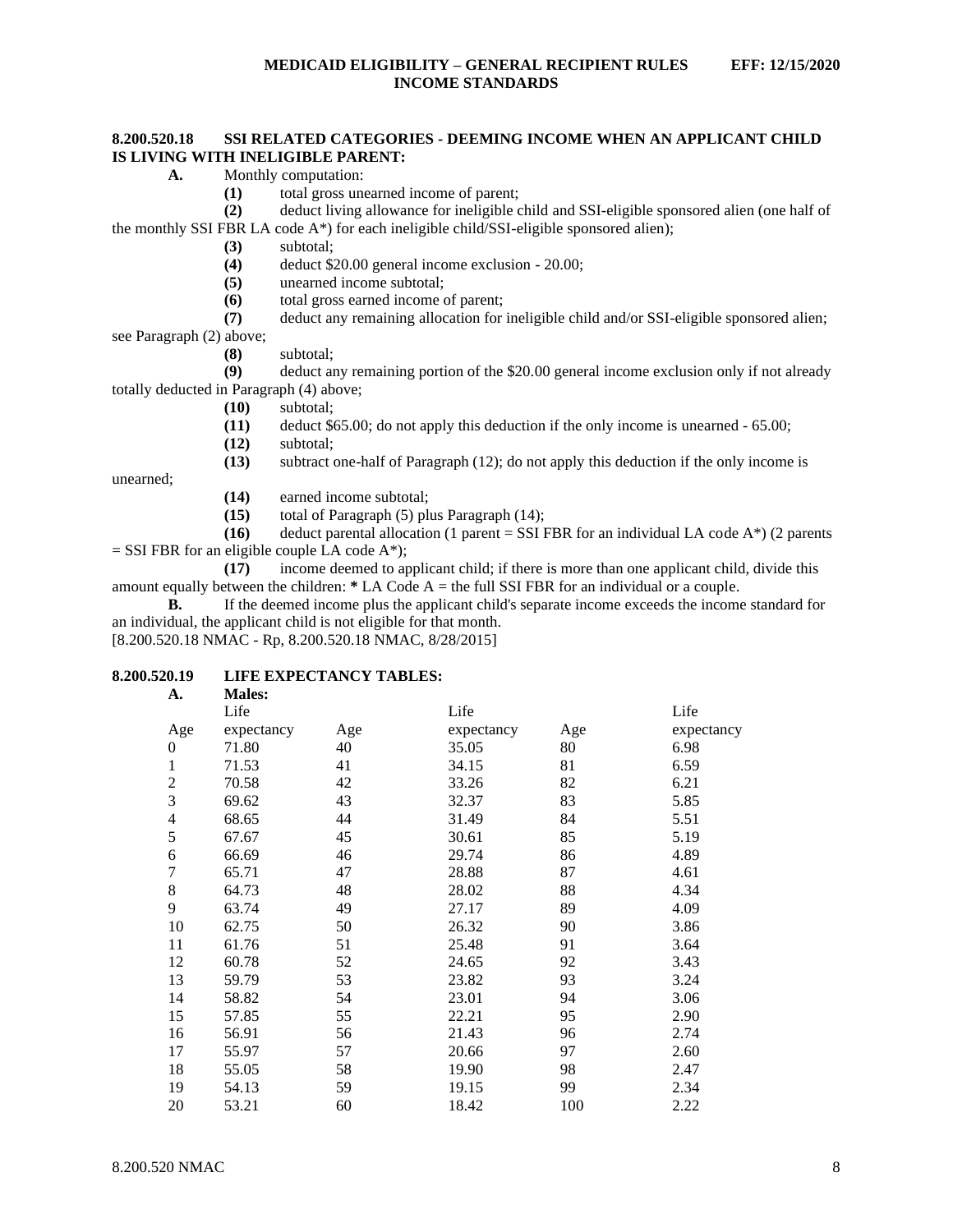| 21               | 52.29           | 61  | 17.70      | 101 | 2.11       |
|------------------|-----------------|-----|------------|-----|------------|
| 22               | 51.38           | 62  | 16.99      | 102 | 1.99       |
| 23               | 50.46           | 63  | 16.30      | 103 | 1.89       |
| 24               | 49.55           | 64  | 15.62      | 104 | 1.78       |
| 25               | 48.63           | 65  | 14.96      | 105 | 1.68       |
| 26               | 47.72           | 66  | 14.32      | 106 | 1.59       |
| 27               | 46.80           | 67  | 13.70      | 107 | 1.50       |
| 28               | 45.88           | 68  | 13.09      | 108 | 1.41       |
| 29               | 44.97           | 69  | 12.50      | 109 | 1.33       |
| 30               | 44.06           | 70  | 11.92      | 110 | 1.25       |
| 31               | 43.15           | 71  | 11.35      | 111 | 1.17       |
| 32               | 42.24           | 72  | 10.80      | 112 | 1.10       |
| 33               | 41.33           | 73  | 10.27      | 113 | 1.02       |
| 34               | 40.23           | 74  | 9.27       | 114 | 0.96       |
| 35               | 39.52           | 75  | 9.24       | 115 | 0.89       |
| 36               | 38.62           | 76  | 8.76       | 116 | 0.83       |
| 37               |                 |     |            |     |            |
|                  | 37.73           | 77  | 8.29       | 117 | 0.77       |
| 38               | 36.83           | 78  | 7.83       | 118 | 0.71       |
| 39               | 35.94           | 79  | 7.40       | 119 | 0.66       |
| <b>B.</b>        | <b>Females:</b> |     |            |     |            |
|                  | Life            |     | Life       |     | Life       |
| Age              | expectancy      | Age | expectancy | Age | expectancy |
| $\boldsymbol{0}$ | 78.79           | 40  | 40.61      | 80  | 9.11       |
| $\mathbf{1}$     | 78.42           | 41  | 39.66      | 81  | 8.58       |
| $\overline{c}$   | 77.48           | 42  | 38.72      | 82  | 8.06       |
| 3                | 76.51           | 43  | 37.78      | 83  | 7.56       |
| $\overline{4}$   | 75.54           | 44  | 36.85      | 84  | 7.08       |
| 5                | 74.56           | 45  | 35.92      | 85  | 6.63       |
| 6                | 73.57           | 46  | 35.00      | 86  | 6.20       |
| $\overline{7}$   | 72.59           | 47  | 34.08      | 87  | 5.79       |
| $\,8$            | 71.60           | 48  | 33.17      | 88  | 5.41       |
| 9                | 70.61           | 49  | 32.27      | 89  | 5.05       |
| 10               | 69.62           | 50  | 31.37      | 90  | 4.71       |
| 11               | 68.63           | 51  | 30.48      | 91  | 4.40       |
| 12               | 67.64           | 52  | 29.60      | 92  | 4.11       |
| 13               | 66.65           | 53  | 28.72      | 93  | 3.84       |
| 14               | 65.67           | 54  | 27.86      | 94  | 3.59       |
| 15               | 64.68           | 55  | 27.00      | 95  | 3.36       |
| 16               | 63.71           | 56  | 26.15      | 96  | 3.16       |
| 17               | 62.74           | 57  | 25.31      | 97  | 2.97       |
| 18               | 61.77           | 58  | 24.48      | 98  | 2.80       |
| 19               | 60.80           | 59  | 23.67      | 99  | 2.64       |
| 20               | 59.83           | 60  | 22.86      | 100 | 2.48       |
| 21               | 58.86           | 61  | 22.06      | 101 | 2.34       |
| 22               | 57.89           | 62  | 21.27      | 102 | 2.20       |
| 23               | 56.92           | 63  | 20.49      | 103 | 2.06       |
| 24               | 55.95           | 64  | 19.72      | 104 | 1.93       |
| 25               | 54.98           | 65  | 18.96      | 105 | 1.81       |
| 26               | 54.02           | 66  | 18.21      | 106 | 1.69       |
|                  |                 |     | 17.48      |     | 1.58       |
| 27               | 53.05           | 67  |            | 107 |            |
| 28               | 52.08           | 68  | 16.76      | 108 | 1.48       |
| 29               | 51.12           | 69  | 16.04      | 109 | 1.38       |
| 30               | 50.15           | 70  | 15.35      | 110 | 1.28       |
| 31               | 49.19           | 71  | 14.66      | 111 | 1.19       |
| 32               | 48.23           | 72  | 13.99      | 112 | 1.10       |
| 33               | 47.27           | 73  | 13.33      | 113 | 1.02       |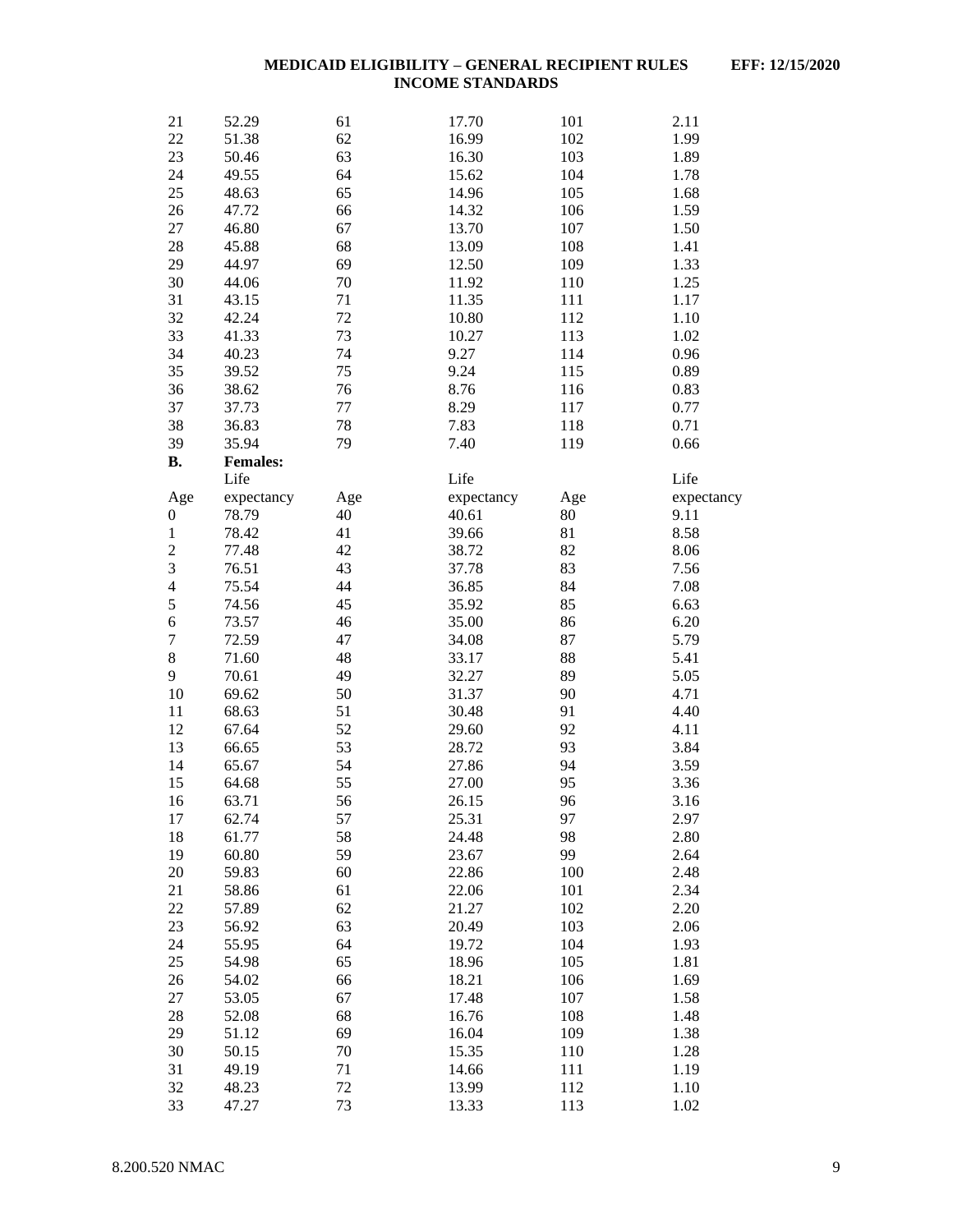| 34 | 46.31 | 74 | 12.68 | 114 | 0.96 |
|----|-------|----|-------|-----|------|
| 35 | 45.35 | 75 | 12.05 | 115 | 0.89 |
| 36 | 44.40 | 76 | 11.43 | 116 | 0.83 |
| 37 | 43.45 | 77 | 10.83 | 117 | 0.77 |
| 38 | 42.50 | 78 | 10.24 | 118 | 0.71 |
| 39 | 41.55 | 79 | 9.67  | 119 | 0.66 |

[8.200.520.19 NMAC - Rp, 8.200.520.19 NMAC, 8/28/2015]

### <span id="page-10-0"></span>**8.200.520.20 COVERED QUARTER INCOME STANDARD:**

| Date                  | Calendar Quarter Amount      |
|-----------------------|------------------------------|
| Jan. 2020 - Dec. 2020 | \$1,410 per calendar quarter |
| Jan. 2019 - Dec. 2019 | \$1,360 per calendar quarter |
| Jan. 2018 - Dec. 2018 | \$1,320 per calendar quarter |
| Jan. 2017 - Dec. 2017 | \$1,300 per calendar quarter |
| Jan. 2016 - Dec. 2016 | \$1,260 per calendar quarter |
| Jan. 2015 - Dec. 2015 | \$1,220 per calendar quarter |
| Jan. 2014 - Dec. 2014 | \$1,200 per calendar quarter |
| Jan. 2013 - Dec. 2013 | \$1,160 per calendar quarter |
| Jan. 2012 - Dec. 2012 | \$1,130 per calendar quarter |
| Jan. 2011 - Dec. 2011 | \$1,120 per calendar quarter |
| Jan. 2010 - Dec. 2010 | \$1,120 per calendar quarter |
| Jan. 2009 - Dec. 2009 | \$1,090 per calendar quarter |
| Jan. 2008 - Dec. 2008 | \$1,050 per calendar quarter |
| Jan. 2007 - Dec. 2007 | \$1,000 per calendar quarter |
| Jan. 2006 - Dec. 2006 | \$970 per calendar quarter   |
| Jan. 2005 - Dec. 2005 | \$920 per calendar quarter   |
| Jan. 2004 - Dec. 2004 | \$900 per calendar quarter   |
| Jan. 2003 - Dec. 2003 | \$890 per calendar quarter   |
| Jan. 2002 - Dec. 2002 | \$870 per calendar quarter   |
|                       |                              |

[8.200.520.20 NMAC - Rp, 8.200.520.20 NMAC, 8/28/2015; A/E, 1/1/2016; A/E, 03/01/2017; A/E, 5/17/2018; A, 9/11/2018; A/E, 4/11/2019; A, 7/30/2019; A/E, 8/11/2020; A, 12/15/2020]

<span id="page-10-1"></span>

| 8.200.520.21                   | <b>STANDARD OF NEED (SON):</b>                         |                  |
|--------------------------------|--------------------------------------------------------|------------------|
|                                | Gross income test                                      | Net income test  |
| <b>Budget</b><br>group<br>size | One hundred eighty-five<br>percent<br>Standard of need | Standard of need |
|                                | 049/059 Refugee                                        | 049/059 Refugee  |
|                                | \$791                                                  | \$266            |
| 2                              | \$1,072                                                | \$357            |
| 3                              | \$1,352                                                | \$447            |
| 4                              | \$1,633                                                | \$539            |
| 5                              | \$1,913                                                | \$630            |
| 6                              | \$2,194                                                | \$721            |
| 7                              | \$2,474                                                | \$812            |
| 8                              | \$2,755                                                | \$922            |
| $+1$                           | $+$ \$281                                              | $+$ \$91         |

[8.200.520.21 NMAC - Rp, 8.200.520.21 NMAC, 8/28/2015; A/E, 4/1/2016]

**HISTORY OF 8.200.520 NMAC:** The material in this part was derived from that previously filed with the State Records Center: